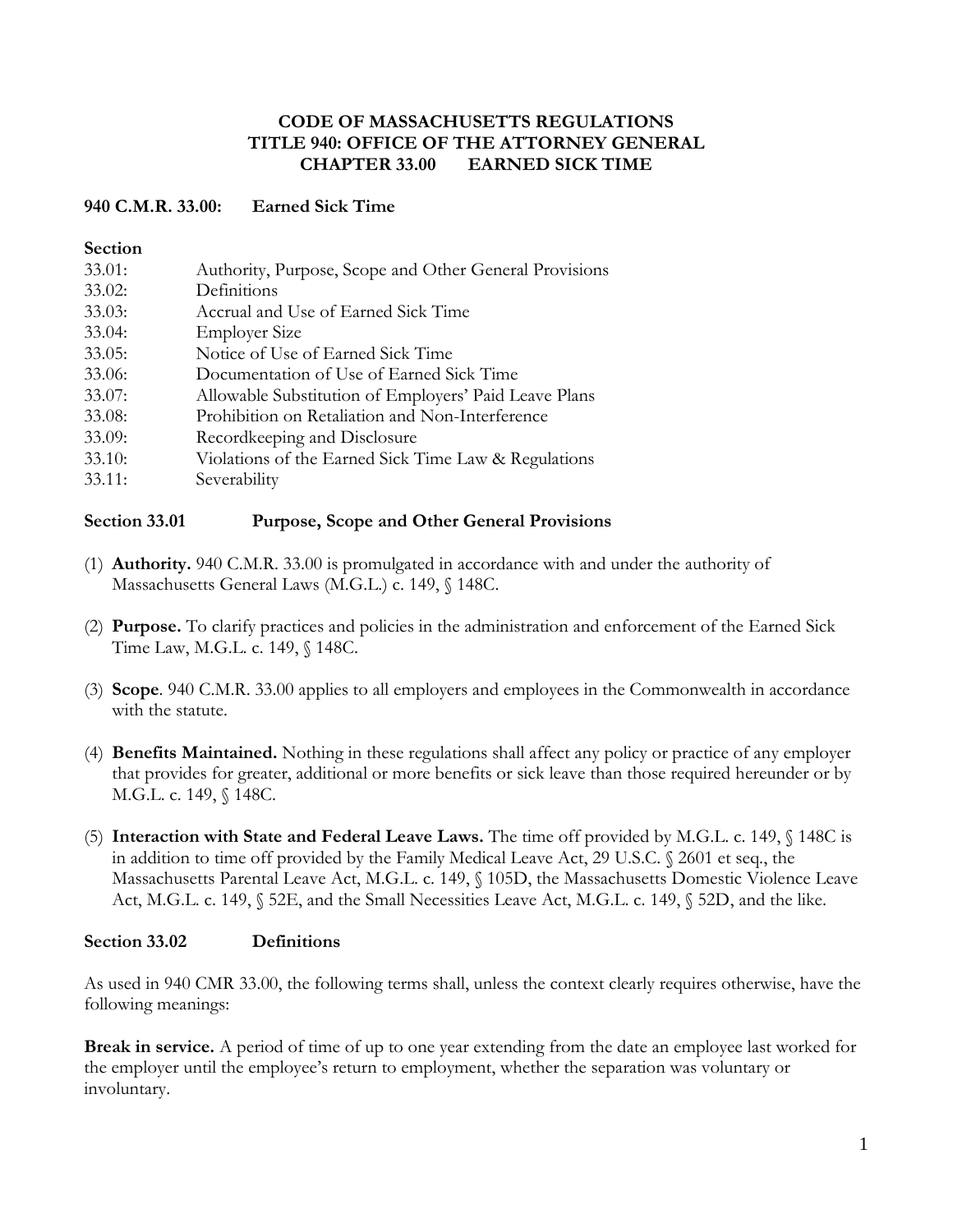**Calendar year**. Any consecutive 12-month period of time as determined by an employer. Most employers will find it helpful to use the "calendar year" that they use for calculating wages and benefits, including, for example: a year that runs from January 1 to December 31, tax year, fiscal year, contract year, or the year running from an employee's anniversary date of employment. Employers shall apply the choice of "calendar year" consistently and uniformly to all employees and shall inform their employees by way of a written notice at the date of hire what constitutes "calendar year." However, for the purposes of determining employer size, the term "calendar year" shall mean a year that runs from January 1 to December 31.

**Child.** A biological, adopted, or foster child, a stepchild, a legal ward, or a child of a person who has assumed the responsibilities of parenthood.

**Child of a person who has assumed the responsibilities of parenthood**. A child of a person standing in loco parentis, as defined by 29 U.S.C. § 2611(12) and 29 C.F.R. §§ 825.122(c), 825.800.

**Domestic violence.** Abuse committed against an employee or the employee's dependent child by: (1) a current or former spouse of the employee; (2) a person with whom the employee shares a child in common; (3) a person who is cohabitating with or has cohabitated with the employee; (4) a person who is related to the employee by blood or marriage; or (5) a person with whom the employee has or had a dating or engagement relationship. This term shall be consistent with M.G.L. c. 151A,  $\int$  1(g)(1/2), including any amendments thereto.

**Date of hire.** An employee's first date of actual work for an employer. "Date of hire" is used interchangeably with "commencement of employment" for purposes of these regulations.

**Earned sick time.** Time off from work accrued by an employee and provided by an employer to allow an employee to: (1) care for the employee's child, spouse, parent, or parent of a spouse, who is suffering from a physical or mental illness, injury, or medical condition that requires home care, professional medical diagnosis or care, or preventative medical care; (2) care for the employee's own physical or mental illness, injury, or medical condition that requires home care, professional medical diagnosis or care, or preventative medical care; (3) attend the employee's routine medical appointment or a routine medical appointment for the employee's child, spouse, parent, or parent of spouse; or (4) address the psychological, physical or legal effects of domestic violence as defined in subsection (g 1/2) of section 1 of chapter 151A. Earned sick time includes time necessary to travel to and from an appointment, a pharmacy, or other location related to the purpose for which the time was taken.

**Earned paid sick time.** Time off from work accrued by an employee and provided by an employer that can be used for the purposes described above for "earned sick time" and is compensated at the same hourly rate as the employee earns from the employee's employment at the time the employee uses the paid sick time; provided, however, that this hourly rate shall not be less than the effective minimum wage under M.G.L. c. 151, *§* 1.

**Employee.** Any person who performs services for an employer for wage, remuneration, or other compensation, as further defined by M.G.L. c. 149, § 148B, including full time, part-time, seasonal, and temporary employees. The definition also includes interns who must be treated as employees under Massachusetts state law. An employee of a city or town is not considered an employee for purposes of this section until this law is accepted by vote or by appropriation of the city or town for which the employee works as provided in Article CXV of the Amendments to the Constitution of the Commonwealth.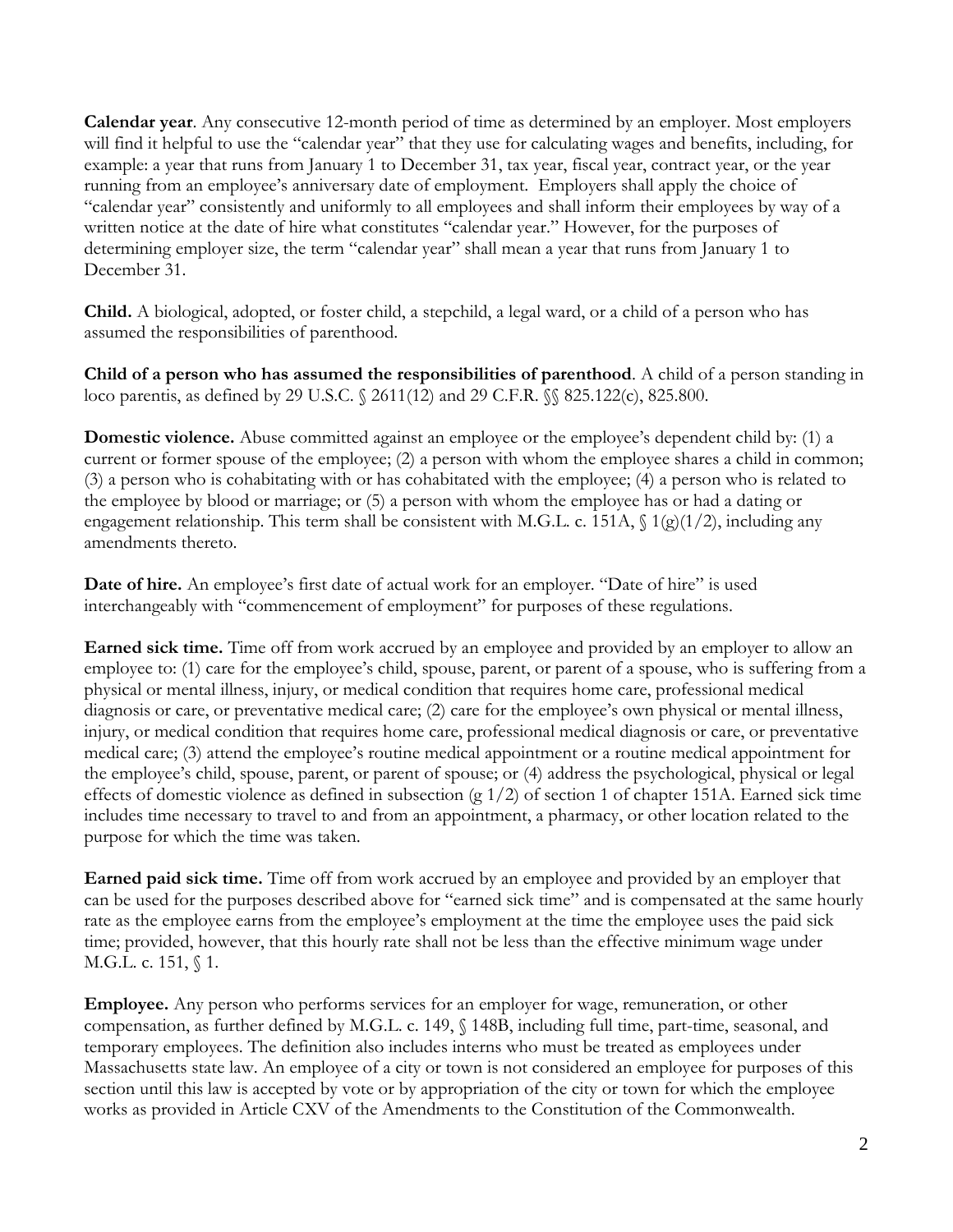**Employer.** Any individual, corporation, partnership or other private or public entity, including any agent thereof, who engages the services of an employee for wages, remuneration or other compensation, except the United States government shall not be considered an Employer and cities and towns shall only be considered Employers for the purposes of this law if this law is accepted by vote or by appropriation as provided in Article CXV of the Amendments to the Constitution of the Commonwealth.

**Health care provider.** A doctor of medicine or osteopathy who is authorized to practice medicine or surgery by the State in which the doctor practices or any other person determined by the U.S. Secretary of Labor to be capable of providing health care services under 29 U.S.C. § 2611. The term "health care provider" includes (1) podiatrists, dentists, clinical psychologists, optometrists, and chiropractors (limited to treatment consisting of manual manipulation of the spine to correct a subluxation as demonstrated by X-ray to exist) authorized to practice in the State and performing within the scope of their practice as defined under State law; (2) nurse practitioners, nurse-midwives, clinical social workers and physician assistants who are authorized to practice under State law and who are performing within the scope of their practice as defined under State law; (3) Christian Science Practitioners listed with the First Church of Christ, Scientist in Boston, Massachusetts; (4) any health care provider from whom an employer or the employer's group health plan's benefits manager will accept certification of the existence of a serious health condition to substantiate a claim for benefits; and (5) a health care provider listed above who practices in a country other than the United States, who is authorized to practice in accordance with the law of that country, and who is performing within the scope of his or her practice as defined under such law.

### **Same hourly rate:**

- (1) For an employee compensated on an hourly basis, the same hourly rate means:
	- (a) base rate wages and
	- (b) any other benefits paid or accrued on an hourly basis if the individual works.
	- (c) For an employee who receives different pay rates for hourly work from the same employer, the base rate wages means the "blended" rate of the previous pay period. Where an employee works at two or more different types of work in a single pay period, for a single employer, for which different straight-time rates of pay (not less than minimum wage) have been established, the "blended rate" means the weighted average of all such rates during the previous pay period.
- (2) For an employee paid on a piece work basis, salary, fee or any basis other than an hourly rate, the same hourly rate means the employee's total earnings in the previous pay period divided by the total hours worked during the previous pay period. Regardless of the basis used, an employee shall be paid not less than the effective minimum wage under M.G.L. c. 151,  $\S$  1.
- (3) For an employee paid on commission (whether base wage plus commission or commission only), the same hourly rate means the greater of the base wage or the effective minimum wage under M.G.L. c. 151, § 1.
- (4) The same hourly rate shall not include:
	- (a) sums paid as commissions, drawing accounts, bonuses, or other incentive pay based on sales or production;
	- (b) sums excluded under 29 U.S.C. § 207(e); or
	- (c) overtime, holiday pay, or other premium rates.

#### **Section 33.03 Accrual and Use of Earned Sick Time**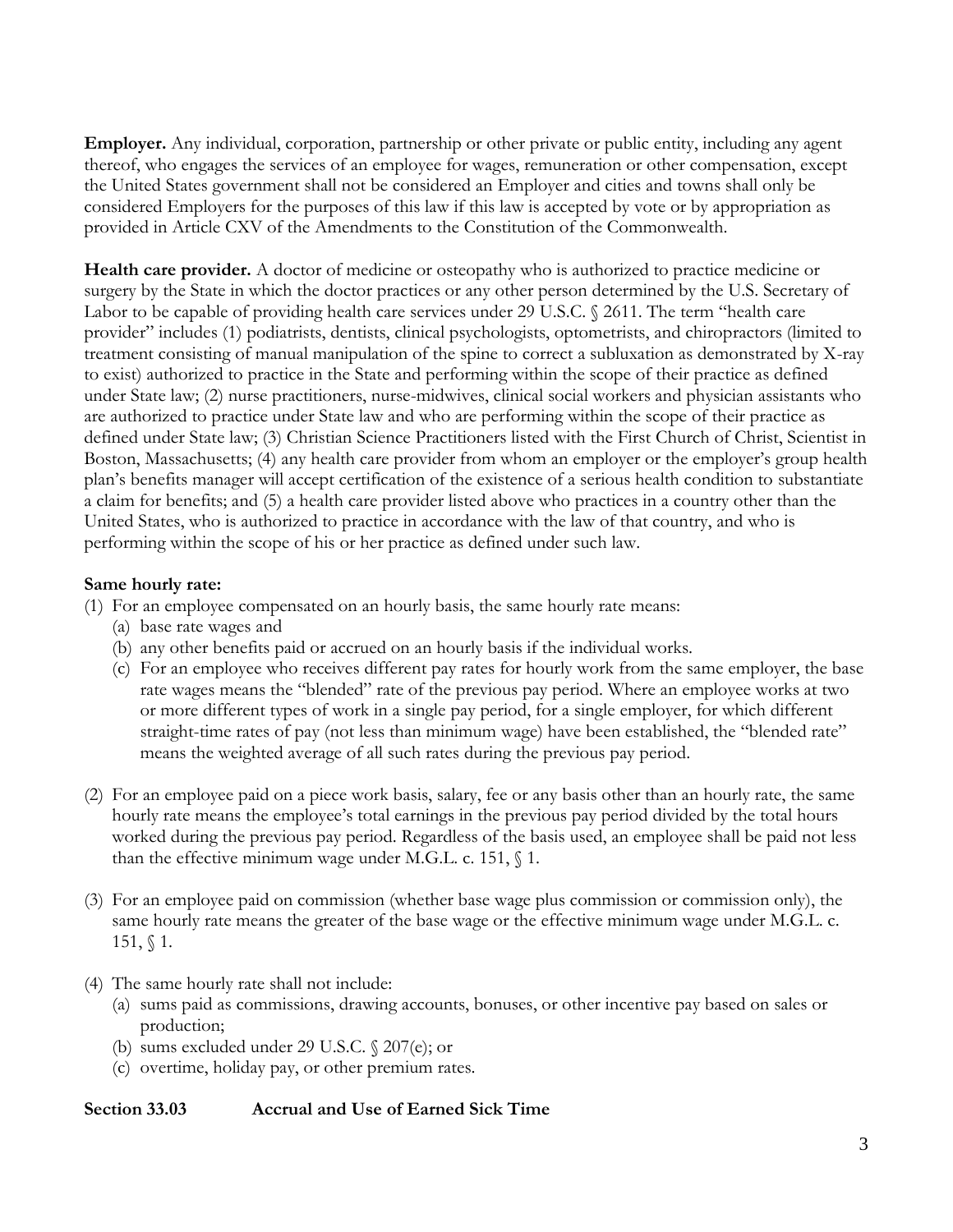#### **Employees eligible to accrue and use earned sick time:**

(1) An employee is eligible to accrue and use earned sick time if the employee's primary place of work is in Massachusetts. An employee need not spend more than 50% of working time in Massachusetts for it to be his or her primary place of work.

*Example:* A painter with a single employer works 40% of her hours in Massachusetts, 30% in New Hampshire and 30% in other states. Massachusetts is her primary place of work.

(2) If an employee is eligible to accrue and use earned sick time then all hours the employee works regardless of location of the work must be applied toward accrual of earned sick time.

*Example:* In a single year, an employee of a catering company works 900 hours in Massachusetts and 150 hours in other states. The caterer will accrue earned sick time on all 1,050 hours worked for the catering company.

#### **Rate of accrual:**

- (3) Employees accrue earned sick time through working at a rate of not less than one hour of earned sick time for every 30 hours of work, including overtime hours.
- (4) Employees who are exempt from overtime requirements under 29 U.S.C.  $\sqrt{(213(a)(1))}$  shall be assumed to work 40 hours in each work week for purposes of earned sick time accrual unless their job specifies a lower number of hours per week, such as a salaried part-time employee. In such a case, earned sick time shall accrue based on that specified number of hours per week.

#### **Payment of earned sick time:**

- (5) When used, earned paid sick time shall be paid on the same schedule as regular wages are paid. Employers may not delay compensating employees for earned paid sick time until they receive written verification or documentation of the use of earned sick time.
- (6) If an employee earns unpaid sick time, the employee may substitute the use other paid time off he or she has a right to use (e.g., accrued vacation or personal time) to get paid for any absences due to the use of sick time.

#### **90-day vesting period:**

- (7) Employees begin accruing earned sick time on the first date of actual work and may begin to use any accrued earned sick time 90 calendar days after the first date of actual work, regardless of the number of days worked during the 90 calendar day period.
- (8) Employees who have been employed by their employer for at least 90 calendar days as of July 1, 2015, begin accruing earned sick time as July 1, 2015, and may use earned sick time, whether paid or unpaid, as it accrues.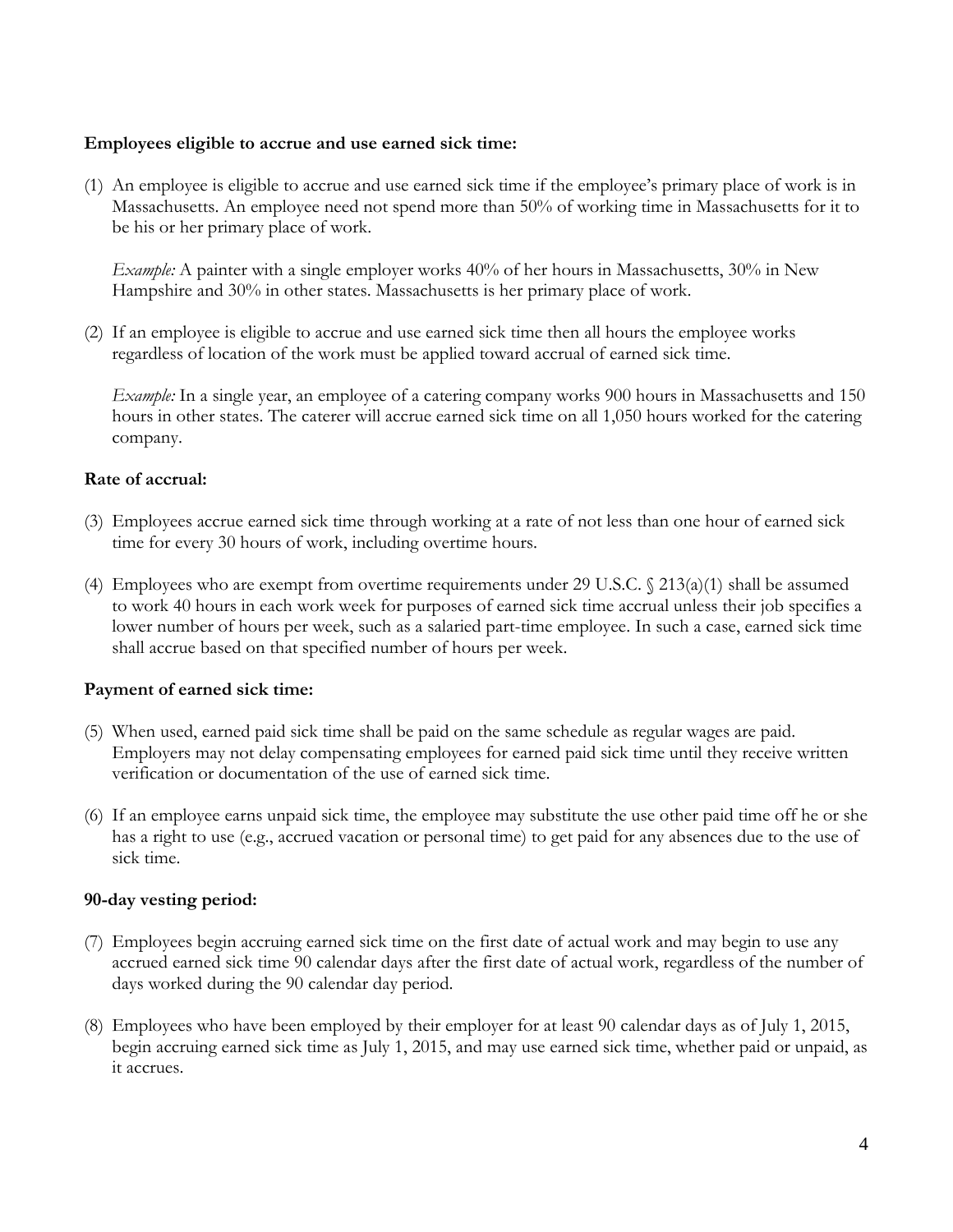- (9) Employees who have been employed by their employer for less than 90 calendar days as of July 1, 2015, begin accruing earned sick time on July 1, 2015, and may use earned sick time, paid or unpaid, when they have been employed for 90 days.
- (10) Employees who commence employment after July 1, 2015, begin to accrue earned sick time as of their first day of actual work, and may use accrued earned sick time, paid or unpaid, when they have been employed for 90 calendar days.

### **Break in service:**

- (11) Upon a return to work, an employee shall maintain the right to use any accrued earned sick time after a break in service of up to one year from the last date of actual work.
- (12) If an employee returns to an employer after a break in service of up to one year from the last date the employee worked for the employer, the date of commencement of their employment shall be their first date of actual work prior to the break or breaks in service from the employer.

*Example:* An employee has accrued 20 hours of earned sick time and then goes on an unpaid sabbatical for 11 months. Upon the employee's return to employment, 11 months from the date of the employee last worked for the employer, the employee shall have the right to use the 20 hours of earned sick time accrued before the start of the sabbatical.

### **Transition year (July 1, 2015 until beginning of next Calendar Year):**

(13) Employees shall begin to accrue earned sick time beginning on July 1, 2015.

*Example*: If an employer adopts a January 1 to December 31 method of tracking accrual and the employee has used 16 hours of paid sick time in 2015 before July 1, 2015, the employer must allow the employee to use up to 24 hours of earned paid sick time in the remainder of the year. Any unused, earned paid sick time accrued beyond 24 hours may be carried over into 2016.

- (14) An employer shall not be required to provide more than 40 hours of earned paid sick time during the transition year, and any paid leave given prior to July 1, 2015, will be credited.
- (15) If an employer must provide earned paid sick time, employees who took unpaid sick leave earlier in the calendar year shall still be entitled to accrue and use up to 40 hours of earned paid sick time.

#### **Increments of earned sick time use:**

- (16) Employees shall be entitled to use earned sick time in hourly increments or in the smallest increment the employer's payroll system uses to account for absences or use of other time.
- (17) Where an employee's absence from work at a designated time requires the employer to hire a replacement and the employer does so, the employer may require the employee to use up to a full shift of earned sick time.

*Example*: A food broker's fleet departs from the employer's principal place of business at 3:00 AM Monday through Friday to ensure timely delivery of perishable items to scheduled customers. The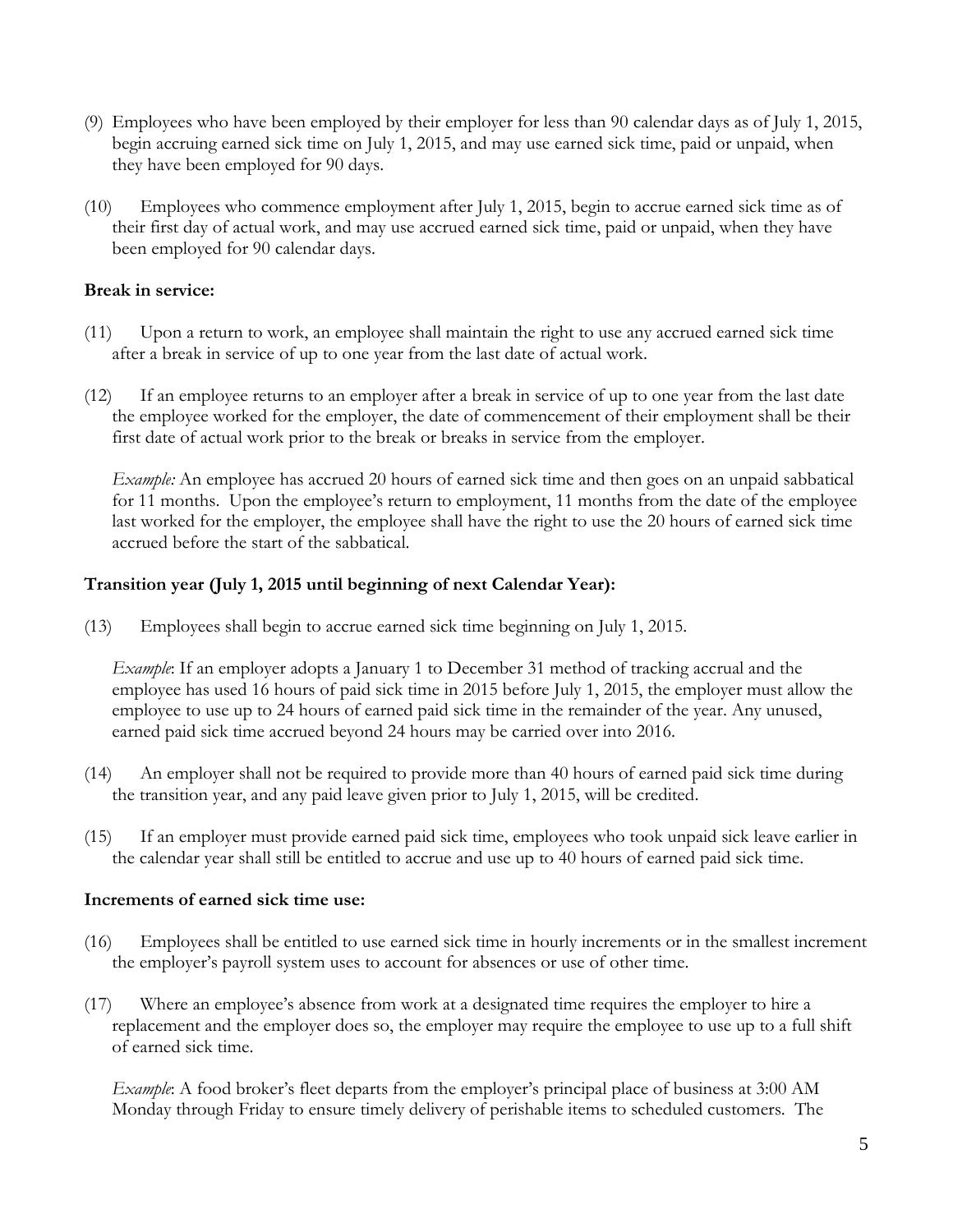drivers' shifts vary slightly depending on the route, but average 8 hours with loading and unloading. The employee responsible for the upper Cape Cod deliveries arrives at the employer's principal place of business at 5:00 AM after spending the night in the ER with a sick child. The employer was notified by phone of the emergency, and called in an off-duty employee to cover the upper Cape Cod deliveries for the absent driver's shift. In this example, the employer may require the absent employee to use an entire 8-hour shift to cover the sick time used for that day.

## **Use of earned sick time before accrual permitted by mutual agreement:**

(18) By mutual agreement with the employer in writing, employees may use earned sick time before accruing it.

### **Alternatives to use of earned sick time:**

- (19) An employer and employee by mutual agreement may arrange for the employee to work additional hours during the same or next pay period to avoid the use and payment of earned sick time. *Any additional hours worked to avoid the use and payment of earned sick time are subject to state and federal wage and hour laws, including payment of overtime.*
- (20) An employer shall not require an employee who has used earned sick time to make up time off from work.
- (21) At the end of the calendar year, an employee may carry over up to 40 hours of unused earned sick time to the next calendar year.
- (22) An employer shall have the option but is not required to offer an employee a payout of up to 40 hours of unused earned sick time at the end of the employer's calendar year, provided the employer makes available to the employee at least 16 hours of sick time at the beginning of the new calendar year. Employers shall have the option but are not required to payout unused earned paid sick time upon separation from employment.
- (23) An employer is not permitted to payout sick time as it accrues during the employer's calendar year or otherwise cause a forfeiture of an employee's right to accrued sick time.

#### **Section 33.04 Employer Size**

- (1) An employer must provide earned paid sick time to eligible employees if:
	- (a) the employer maintained 11 or more employees on the payroll during 20 or more weeks (whether consecutive or not) over either the current or preceding calendar year; or
	- (b) the employer maintained 11 or more employees on the payroll during 16 consecutive weeks over the current or preceding calendar year.
- (2) All of an employer's employees, whether working in or outside Massachusetts, and regardless their eligibility to accrue and use earned sick time, shall be counted for the purpose of determining employer size.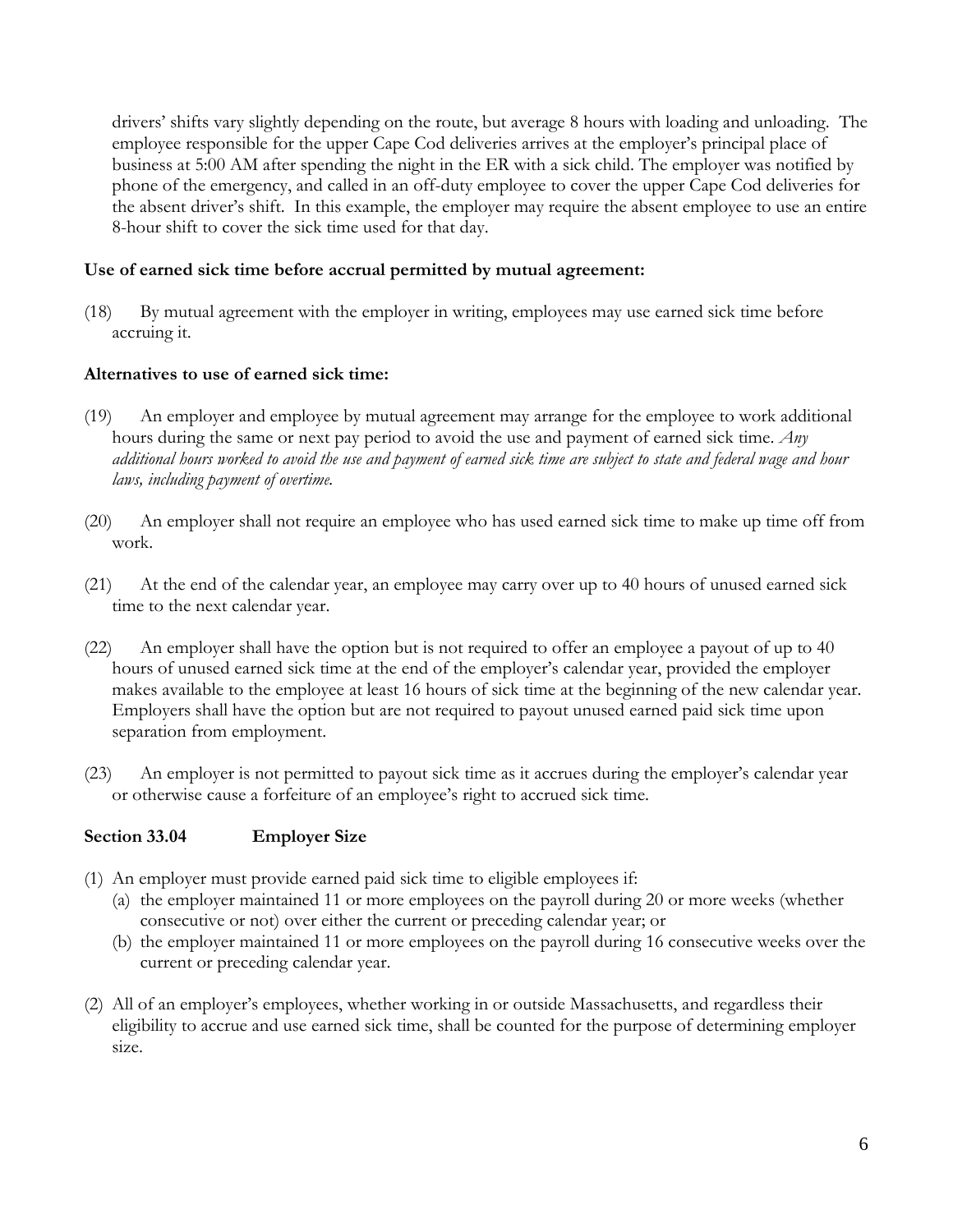- (3) All other employers not required to provide earned paid sick under the Earned Sick Time law and these regulations must provide eligible employees with the right to accrue and use up to 40 hours per calendar year of earned unpaid sick time.
- (4) Employees shall be provided notice 90 days in advance in writing if earned sick time that is paid based on an employer's size will be changing to unpaid sick time based on an employer's size.
- (5) When an employee has unused, earned paid sick time at the time that an employer converts from paid to unpaid sick time because of a reduction in size below 11 employees, the unused paid sick time shall remain paid sick time until exhausted, despite the fact that the employee will begin to accrue unpaid sick time.
- (6) When an employee has earned unpaid sick time, the sick time remains unpaid, notwithstanding a change in employer size, until the earned unpaid sick time is exhausted, despite the fact that the employee may begin to accrue earned paid sick time.
- (7) When an employee has both unused earned paid and unpaid sick time available for use, the employee has the option of using either or both to cover the use of earned sick time.

# **Section 33.05 Notice of Use of Earned Sick Time**

### **Employee requirement of good faith effort in providing notice:**

- (1) When using earned sick time, an employee shall make a good faith effort to provide notice of this need to the employer in advance of the use of the earned sick time.
- (2) Reasonable notice may include compliance with an employer's reasonable notification system that the employee customarily uses to communicate with the employer for absences or requesting leave, provided that such requirements do not interfere with the purposes of the leave.
- (3) If an employer does not have an existing policy or procedure for providing such notice, the employer shall establish such a policy or procedure, preferably in writing. The policy or procedure should enable the employee to effectively provide reasonable notice in a way that can be documented.
- (4) Employers may require employees to submit written verification that they have used earned sick time for allowable purposes after using any amount of sick leave. In no event, however, may an employer request additional medical or other documentation from an employee substantiating the need to use earned sick time until the employee uses more than 24 consecutive hours of earned sick time.
- (5) If an employee is committing fraud or abuse by engaging in an activity that is not consistent with allowable purposes for leave (e.g. being sick, caring for an ill family member) or by exhibiting a clear pattern of taking leave on days when the employee is scheduled to perform duties perceived as undesirable, an employer may discipline the employee for misuse of sick leave.

#### **Reference to the earned sick time law is unnecessary to take leave:**

(6) An employee may provide reasonable notice or reporting of an absence for earned sick time, whether foreseen or unforeseen, without explicitly referencing the law or using the terms "earned sick time."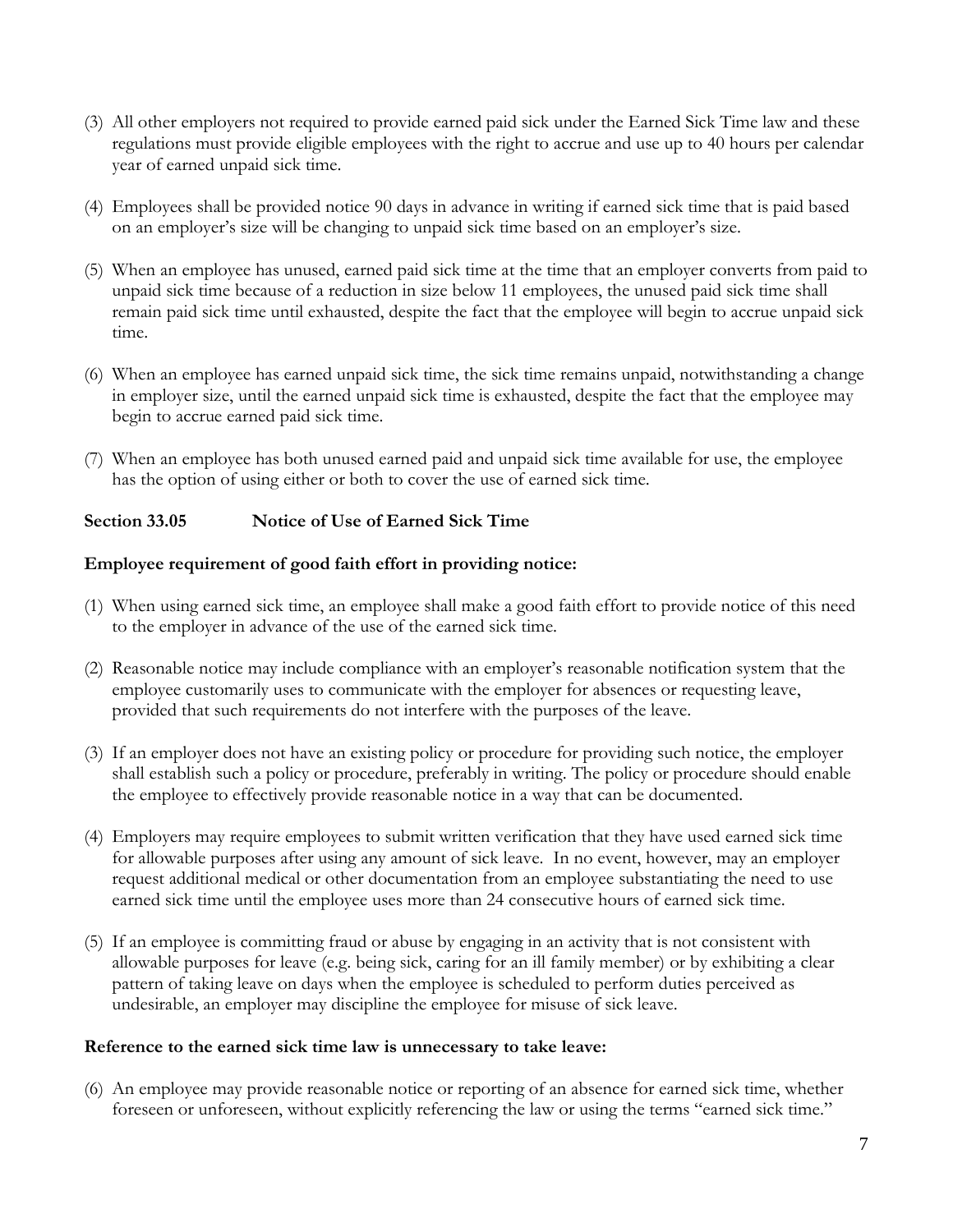(7) An employer may review with the employee the purposes for which earned sick time may be used under the earned sick time law, provided that such review does not violate the privacy and confidentiality provisions of the earned sick time law or federal, or state medical privacy laws.

### **Employee notification of foreseeable or multi-day use of earned sick time:**

- (8) The employer may require up to seven days advance notice if the reason for earned sick time is for a pre-scheduled or foreseeable absence. Employers that require notice of the foreseeable use of earned sick time shall maintain a written policy that contains procedures for the employee to provide notice.
- (9) If an employee anticipates a multi-day absence from work, an employer may require notification on a daily basis from the employee or the employee's surrogate (e.g. spouse, adult family member or other responsible party), unless the circumstances make such notification infeasible.

#### **Employee reporting the use of earned sick time that is not foreseeable:**

- (10) If an employee's need for the use of earned sick time is unforeseeable, the employee must report this need to the employer as soon as is practicable and must comply with an employer's notification system that the employee customarily uses to communicate with the employer for unforeseeable absences, provided that such requirements do not interfere with the purposes for which the earned sick time is needed.
- (11) An employee shall comply with an employer's notification system policy or call-in procedures for the use of unforeseeable earned sick time, recognizing that there are certain situations such as accidents or sudden illnesses for which such requirements might be unreasonable or infeasible.
- (12) If an employee is unable to provide notice personally, notice may be provided by the employee's surrogate (e.g. spouse, adult family member or other responsible party).

## **Section 33.06 Documentation of use of earned sick time**

- (1) When an employee's use of earned sick time results in an absence of more than 24 consecutive work hours, an employer may require written certification by a health care provider as defined by 940 C.M.R. 33.02, to the employer, that the use of earned sick time was for an authorized purpose.
- (2) Employees who do not have a health care provider may provide a signed written statement evidencing the need for the use of the earned sick time, without being required to explain the nature of the illness, in lieu of certification by a health care provider. Employers may use the Attorney General's model form as a guide for their own policies and may include a check-off listing of the statutory reasons for permissible use of earned sick time in such form.
- (3) Employees who have been absent for more than 24 consecutive work hours for reasons related to domestic violence, as defined in 940 C.M.R. 33.02 above, may provide any of the following certification, if documentation is required by the employer:
	- a) a restraining order or other documentation of equitable relief issued by a court of competent jurisdiction:
	- b) a police record documenting the abuse;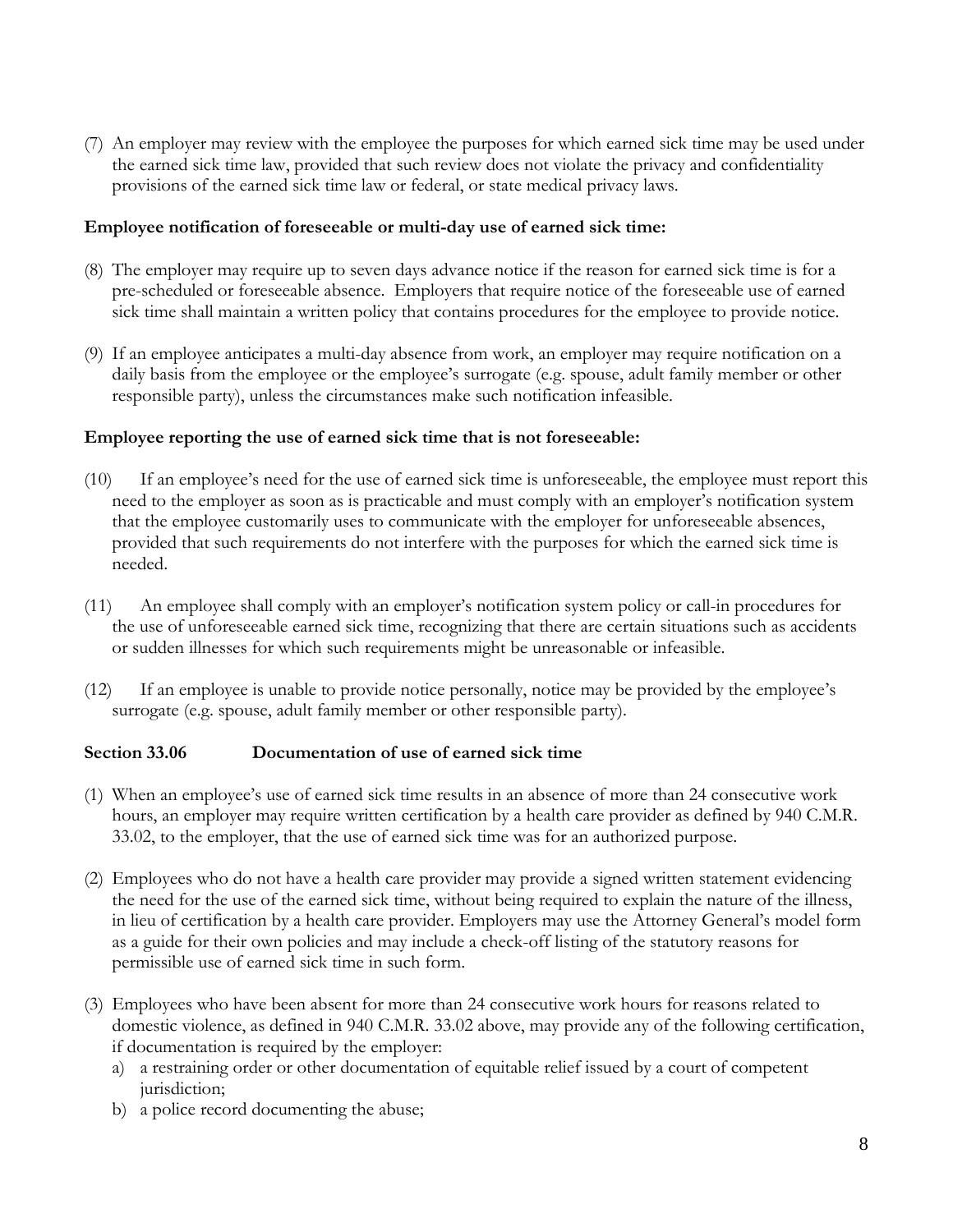- c) documentation that the perpetrator of the abuse has been convicted of 1 or more of the offenses enumerated in chapter 265 where the victim was a family or household member;
- d) medical documentation of the abuse;
- e) a statement provided by a counselor, social worker, health worker, member of the clergy, shelter worker, legal advocate or other professional who has assisted the individual in addressing the effects of the abuse on the individual or the individual's family; or
- f) a signed written statement from the individual attesting to the abuse.
- (4) All evidence of domestic violence experienced by an individual, including the individual's statement and corroborating evidence, shall not be disclosed by the employer unless consent for disclosure is given by the individual.
- (5) The employer may never require any documentation to explain the nature of the illness or the details of the domestic violence.
- (6) Certification and other documentation may be submitted to an employer in hand or by any customarily used method for the employee and employer to communicate, including e-mail, mail, text message, or facsimile.
- (7) Employees must submit such certification or documentation within 30 days of taking earned sick time for which such certification or documentation is required.
- (8) If an employee fails to comply with the reasonable documentation requirements of the employer as described in the section on documentation above (940 C.M.R. 33.07) and there is no reasonable justification for the failure to comply, the employer may delay or deny the future use of accrued earned sick time by the employee until the documentation is provided.

## **Section 33.07 Allowable Substitution of Employers' Paid Leave Plans**

- (1) Employers may deviate from the accrual rate of earned sick time so long as their sick leave (or other paid leave) policies are more generous than what is required under the M.G.L. c. 149, § 148C.
- (2) An employer's sick leave policy is more generous, for example, if it:
	- a) provides more job protected sick time than the 40 hours of earned sick time required under the statute;
	- b) provides an accrual of job protected sick time at a faster rate than that required under the statute and provides at least 40 hours of earned sick time each calendar year;
	- c) provides a lump sum of 40 hours of job protected earned sick time at the outset of employment and at the start of each subsequent calendar year rather than tracking the accrual of earned sick time over time;
	- d) provides employees with at least 40 hours of job protected paid time off that may be used without restriction and accrues as least as fast as the one hour per 30 hours worked rate;
	- e) permits employees to use job protected sick time before it has been accrued and provides at least 40 hours of earned sick time each calendar year; or
- (3) In order for paid time off, vacation or other policies (PTO) to be substituted for the time off from work provided under the statute, the following requirements must be met. The time off provided by the PTO must: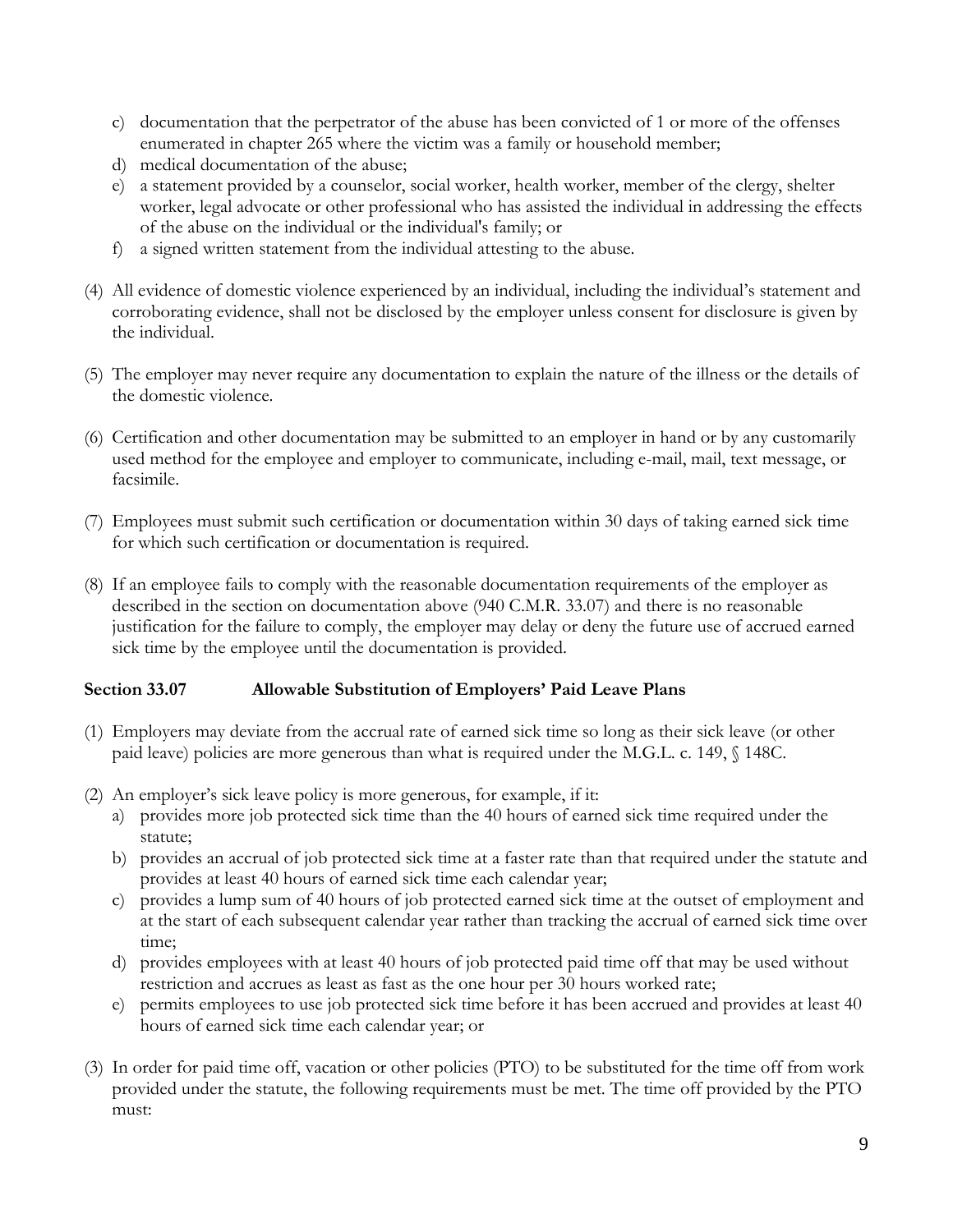- a) accrue at a rate of no less than one hour of PTO for every 30 hours of work;
- b) be paid at the employee's same hourly rate, as defined in 940 CMR 33.02 above;
- c) be accessible on the same basis, meaning time may be taken for the authorized uses under the statute;
- d) come with the same notice requirements to employees; and
- e) be afforded the same job protections.
- (4) Attendance policies that reward employees for good attendance are permissible so long as employees who exercise their rights under the Earned Sick Time law and these regulations are not subject to any adverse actions. An employee's inability to earn a reward for good attendance based on his or use of earned sick time does not constitute an adverse action or interference with an employee's rights under this section.

### **Section 33.08 Prohibition on Retaliation and Non-Interference**

- (1) It shall be unlawful for any employer to interfere with, restrain, or deny the exercise of, or the attempt to exercise, any right provided under or in connection with this section, including, but not limited to, by using the taking of earned sick time under this section as a negative factor in any employment action such as evaluation, promotion, disciplinary action or termination, or otherwise subjecting an employee to discipline for the use of earned sick time under these regulations.
- (2) It shall be unlawful for any employer to take any adverse action against an employee because the employee opposes practices which the employee believes to be in violation of this section, or because the employee supports the exercise of rights of another employee under this section. Exercising rights under this section shall include but not be limited to filing an action, or instituting or causing to be instituted any proceeding, under or related to this section; providing or intending to provide any information in connection with any inquiry or proceeding relating to any right provided under this section; or testifying or intending to testify in any inquiry or proceeding relating to any right provided under these regulations.
- (3) Examples of adverse actions include but are not limited to:
	- a) denying use or delaying payment of earned sick time;
	- b) terminating an employee;
	- c) taking away work hours;
	- d) giving the employee undesirable assignments or schedule changes;
	- e) giving false negative references for future employment;
	- f) making false criminal reports to authorities about the employee;
	- g) reporting an employee to immigration authorities; or
	- h) threatening an employee with any of the above listed adverse actions.

## **Section 33.09 Recordkeeping and Disclosure**

- (1) Employers shall keep a true and accurate record of the accrual and use of earned sick time, consistent with the employee recordkeeping requirements in M.G.L. c. 151,  $\sqrt{15}$ .
- (2) Employers must maintain such records for a period of three years and provide a copy of the records upon demand by the Attorney General or designee. An employer shall allow an employee at reasonable times and places to inspect the records kept under this section and pertaining to that employee.